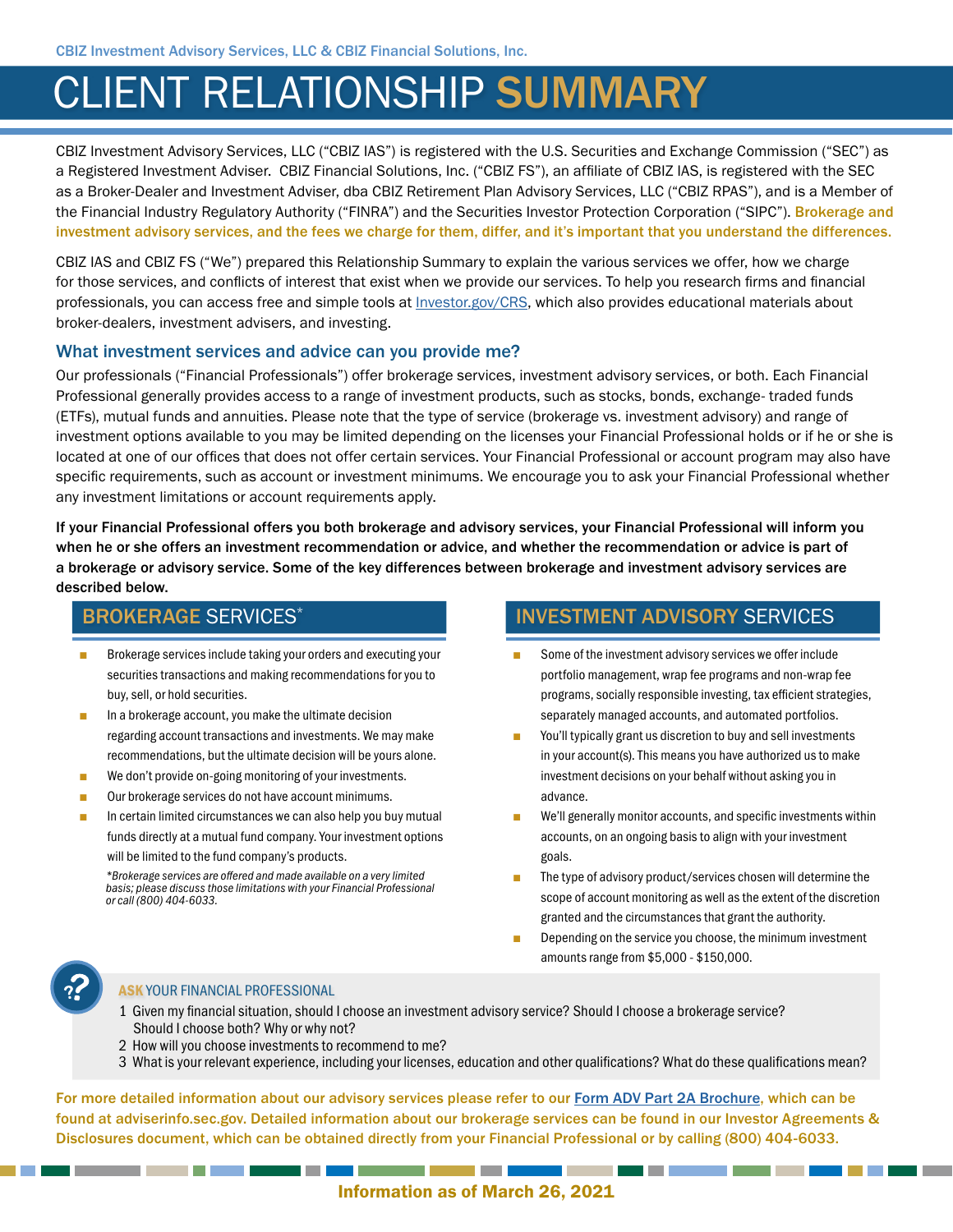#### What fees will I pay?

Fees differ between brokerage and investment advisory services. To help you understand this better, we have outlined the fees that are associated with the services and investments that we offer. Should you have questions or would like a copy of our fee schedules for either our brokerage or advisory programs, please contact your Financial Professional or call us at (800) 404-6033.

# BROKERAGE FEES

- For brokerage services, we charge a transaction-based fee (sometimes referred to as a commission) every time you buy or sell an investment. The amount you pay as a transactionbased fee varies according to the particular investment and amount invested. The more trades you make, the more transaction-based fees we earn. This creates an incentive for your Financial Professional to encourage you to trade often.
- For investments in stocks or ETFs, the transaction-based fee is usually charged as a separate commission or sales charge. For investments in bonds, this fee is typically included as part of the price you pay for the investment (called a markup or markdown).
- For investments in certain products like mutual funds and annuities, we receive transaction-based fees from the investment product sponsor in the form of asset-based sales charges (e.g., sales loads). These fees are based on the amount invested in a product and, depending on the product, may be based on how long you hold the investment. Our receipt of asset-based sales loads creates an incentive for your Financial Professional to recommend products or sponsors that include such charges.

# INVESTMENT ADVISORY FEES

- For investment advisory services, we typically charge an ongoing annual fee (sometimes referred to as an assetbased fee). This fee is a percentage of the value of your account and is usually charged quarterly in advance. You pay this fee even if you don't buy or sell investments. The more assets you have in an asset-based fee account, the more you'll pay us in fees. This creates an incentive for your Financial Professional to encourage you to increase the size of your account, including by transferring or rolling over assets from other accounts.
- For "non-wrap fee" accounts, the asset-based fee you pay does not cover all transaction, administrative and custodial costs associated with your investments.
- For "wrap fee" accounts, the asset-based fee you pay covers our services as well as most transaction, administrative and custodial costs associated with your investments and varies depending on the wrap program your account is in. Although there is a single asset-based fee for this type of service, it could cost you more than a "non-wrap fee" arrangement.
- Carefully read the Form ADV brochure applicable to your account for more information regarding fees.

# OTHER FEES & COSTS

- If applicable to your account, you may be charged for other fees in addition to brokerage commissions and advisory fees, including: (1) account maintenance fees such as custody, account inactivity fees, and corporate actions; (2) cash management fees such as cash sweep, and wire fees; and (3) investment specific fees such as those for administration of foreign securities.
- You may also incur fees charged by the particular investment product in which you are invested, including mutual funds, ETFs, and other pooled funds, in addition to brokerage commissions and advisory fees charged by us. Some of these fees may be shared, as described below in 'Third-Party Payments'. Certain investment products have significant fees triggered by particular events, e.g., annuities may include mortality, expense, and administrative fees, and fees for excessive transfers or early withdrawals.
- You will pay fees and costs whether you make or lose money *on your investments. Fees and costs will reduce any amount of money you make on your investments over time. Please make sure you understand what fees and costs you are paying. Always review your account statements for the fees you are charged.*

\_\_\_\_\_\_\_\_\_

#### **ASK YOUR FINANCIAL PROFESSIONAL**

Help me understand how these fees and costs might affect my investments. If I give you \$10,000 to invest, how much will go to fees and costs? How much will be invested for me?

For more detailed information about our advisory services please refer to our [Form ADV Part 2A Brochure,](https://adviserinfo.sec.gov/firm/brochure/286002) which can be found at adviserinfo.sec.gov. Detailed information about our brokerage services can be found in our Investor Agreements & Disclosures document, which can be obtained directly from your Financial Professional or by calling (800) 404-6033.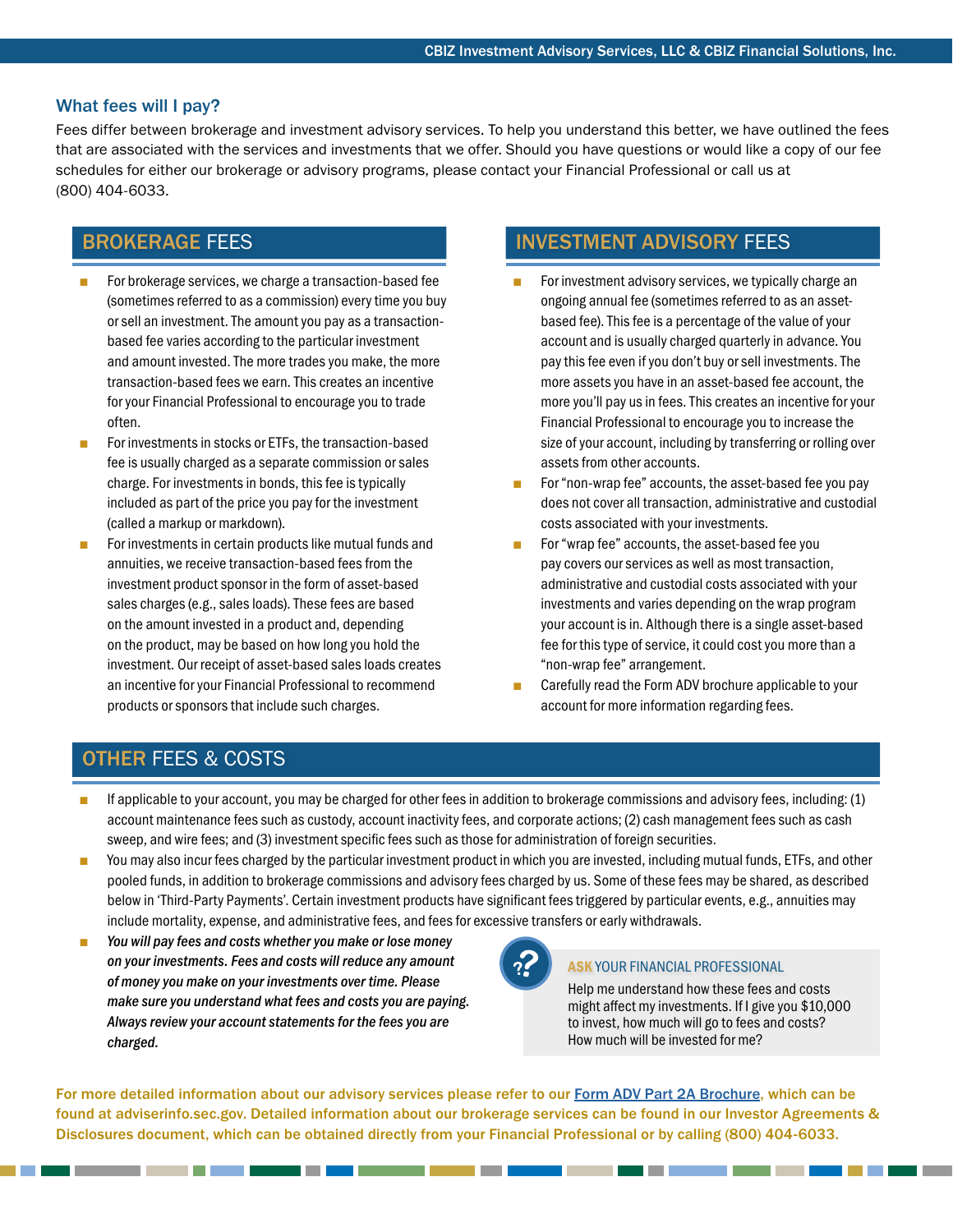What are your legal obligations to me when providing recommendations as my broker-dealer or when acting as my investment adviser? How else does your firm make money and what conflicts of interest do you have?

#### Standard of Conduct

*When we provide you with a recommendation as your broker-dealer or act as your investment adviser, we have to act in your best interest and not put our interest ahead of yours.* At the same time, the way we make money creates some conflicts with your interests. You should understand and ask us about these conflicts because they can affect the recommendations and investment advice that we provide you. Below are some examples to help you understand what this means.

# THIRD-PARTY PAYMENTS

In brokerage accounts we receive compensation from third parties related to investments you make in certain products, including mutual funds, annuities, and other investments. This compensation includes ongoing distribution charges (e.g., 12b-1 fees or trail payments), which an investment product charges you and then pays to us. We also receive fees from investment products and/or their sponsors for recordkeeping and other administrative services we provide in relation to your investments. Product or service vendors may invite and pay the expenses for one of our Financial Professionals to attend a conference or training seminar that they have organized. These programs may support marketing to, education and training efforts, and to facilitate communications between the vendors and our Financial Professionals. Because we receive these payments from these third parties, there is an incentive for your Financial Professional to recommend or invest in the products of those vendors.

## PROPRIETARY MANAGED PORTFOLIOS

In investment advisory accounts, the fee that you pay is made up in part of a 'manager fee' that is paid to the manager of that portfolio. If you choose to invest in one of our firm's proprietary investment advisory portfolios, that manager fee will be paid to our firm. This creates incentive for us to recommend that you invest your assets in those portfolios.

## ASK YOUR FINANCIAL PROFESSIONAL

How might your conflicts of interest affect me and how will you address them?

\_\_\_\_\_\_\_\_\_

# PRINCIPAL TRADING

In brokerage accounts, we may buy from you, or we may sell to you certain investments, including bonds. These are called principal trades, and we receive a markup or markdown by either buying a bond from you at a lower price than what we will sell it for, or by selling the bond to you at a higher price than what we bought it for. That creates an incentive for us to either buy the bond from you at the lowest price possible or to sell the bond to you at the highest price possible and maximize our profit on the principal trade.

## IRA ROLLOVERS

Your Financial Professional may also be licensed to provide investment advice to retirement plan clients. In such cases, your Financial Professional and CBIZ RPAS or CBIZ IAS would be considered a fiduciary to the Plan and its participants. If you choose to utilize your Financial Professional to rollover your retirement plan account to a brokerage or investment advisory IRA maintained at CBIZ IAS or CBIZ FS respectively, your Financial Professional and our Firm will receive compensation from your IRA. This compensation may be in addition to the compensation that your Financial Professional and the Firm receives for providing investment advice to the retirement plan. This compensation could also be more than what the Financial Professional would receive if you chose to leave your retirement plan account with your employer. This creates an incentive for your Financial Professional to encourage you to rollover your assets into an IRA maintained at our Firm.

If you have questions about whether any of these situations could apply to your investments, ask your Financial Professional.

For more detailed information about our advisory services please refer to our [Form ADV Part 2A Brochure,](https://adviserinfo.sec.gov/firm/brochure/286002) which can be found at adviserinfo.sec.gov. Detailed information about our brokerage services can be found in our Investor Agreements & Disclosures document, which can be obtained directly from your Financial Professional or by calling (800) 404-6033.